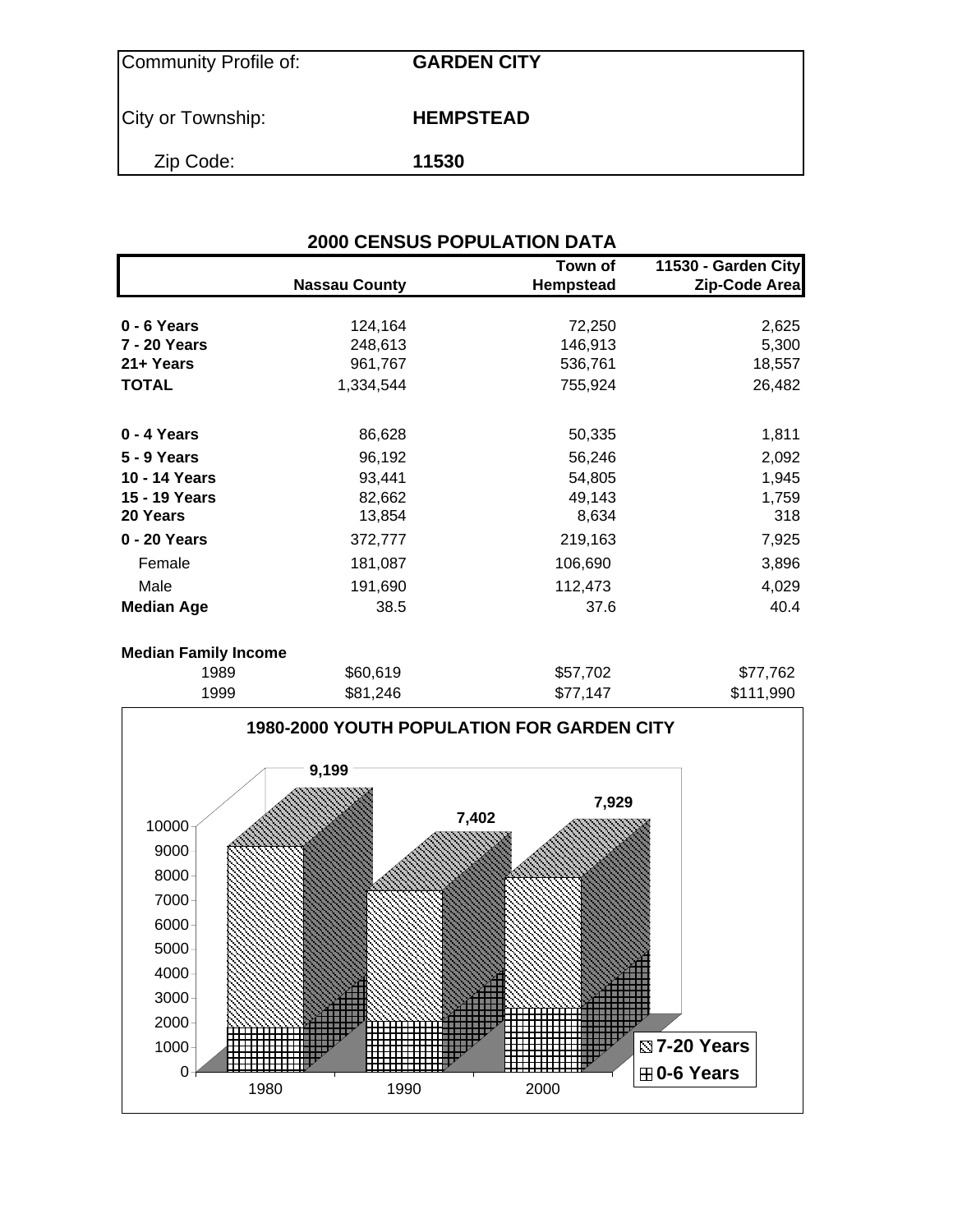# **2000 POPULATION PROJECTION DATA**

|                     | <b>Nassau County</b>                   | <b>Town of</b><br><b>Hempstead</b>                                  | 11530 - Garden City<br>Zip-Code Area |
|---------------------|----------------------------------------|---------------------------------------------------------------------|--------------------------------------|
|                     |                                        |                                                                     |                                      |
| 0 - 6 Years         | 118,978                                | 73,806                                                              | 2,355                                |
| 7 - 20 Years        | 231,792                                | 139,895                                                             | 6,119                                |
| 21+ Years           | 978,505                                | 557,917                                                             | 18,706                               |
| <b>TOTAL</b>        | 1,329,275                              | 771,618                                                             | 27,180                               |
| 0 - 4 Years         | 83,639                                 | 52,174                                                              | 1,674                                |
| $\vert$ 5 - 9 Years | 90,106                                 | 55,438                                                              | 1,667                                |
| 10 - 14 Years       | 82,042                                 | 49,470                                                              | 2,167                                |
| 15 - 19 Years       | 79,040                                 | 47,058                                                              | 2,448                                |
| 20 Years            | 15,943                                 | 9,563                                                               | 519                                  |
| 0 - 20 Years        | 350,770                                | 213,701                                                             | 8,475                                |
| 3,000               |                                        | 1990-2000 GARDEN CITY POPULATION PROJECTIONS<br>FOR FOUR AGE GROUPS |                                      |
| 2,500               |                                        |                                                                     |                                      |
|                     | <b>SHEER AND REAL PROPERTY AND</b><br> |                                                                     | n Maritim Maritim Street             |
| 2,000               |                                        |                                                                     | ™≥™ 0-4                              |
|                     |                                        |                                                                     | $-0 - 5-9$                           |
| 1,500               | Ķ                                      |                                                                     | <del>▒▒</del> ▲▒▒▒ 10-14             |
|                     |                                        |                                                                     | 15-19                                |
| 1,000               |                                        |                                                                     |                                      |
| 500                 |                                        |                                                                     |                                      |
| 0<br>2001           | 2002<br>2003<br>2004                   | 2006<br>2007<br>2008<br>2005                                        | 2009<br>2010                         |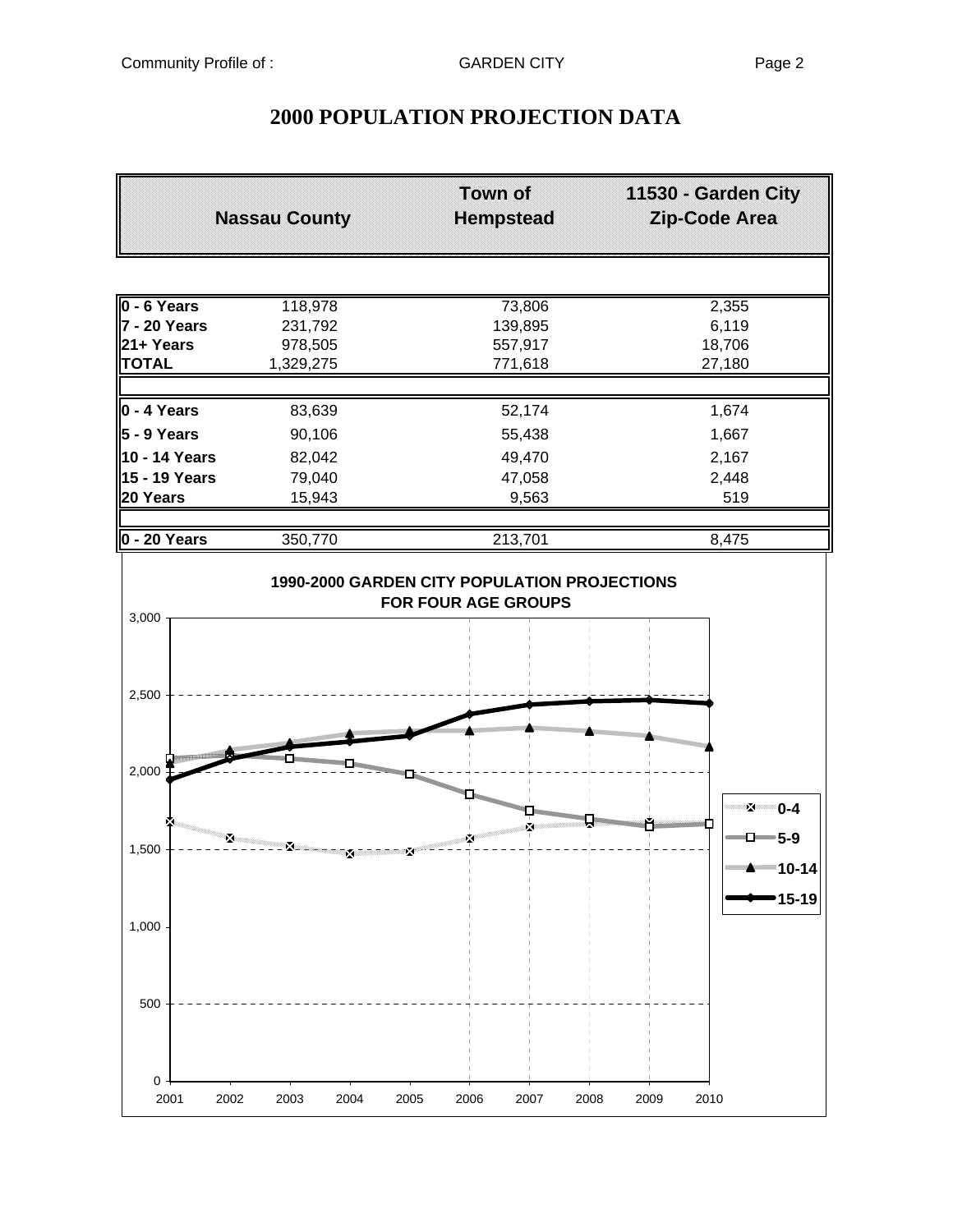IJ)

|                                                                                                              |                                                                                                                                                                                                        | <b>TEMPORARY ASSISTANCE TO</b><br><b>NEEDY FAMILIES (Formerly AFDC)</b><br>(NUMBER OF INDIVIDUALS)                                  |                                                                                  |
|--------------------------------------------------------------------------------------------------------------|--------------------------------------------------------------------------------------------------------------------------------------------------------------------------------------------------------|-------------------------------------------------------------------------------------------------------------------------------------|----------------------------------------------------------------------------------|
|                                                                                                              |                                                                                                                                                                                                        | Town of                                                                                                                             | 16-20 y                                                                          |
| Year                                                                                                         | Nassau County                                                                                                                                                                                          | Hempstead                                                                                                                           | Zip-Code Area                                                                    |
| 1985<br>1986<br>1987<br>1988<br>1989<br>1990<br>1991<br>1992<br>1993<br>1994<br>1995<br>1996<br>1997<br>1998 | 15,963<br>15,337<br>13,321<br>12,410<br>11,950<br>12,607<br>15,317<br>16,528<br>20,129<br>20,622<br>20,229<br>17,800<br>14,940<br>12,706                                                               | 11,783<br>11,390<br>9,981<br>9,168<br>8,943<br>9,404<br>11,504<br>12,410<br>15,031<br>15,217<br>14,981<br>13,309<br>11,219<br>9,651 | 18<br>20<br>20<br>20<br>12<br>12<br>19<br>16<br>21<br>22<br>17<br>73<br>16<br>25 |
| 1999<br>Rate Per 1,000                                                                                       | 10,825<br>1987-1999 GARDEN CITY, NASSAU COUNTY AND TOWN OF<br>25.00<br>20.00<br>15.00<br>لسي<br>ÆŰ<br>Alin<br><b>Ringhing</b><br>10.00<br>5.00<br>0.00<br>1987<br>1988<br>1989<br>1990<br>1991<br>1992 | 8,265<br>HEMPSTEAD AFDC RATES PER 1000 RESIDENTS<br>m r<br><b>Alliyanm</b><br>1993<br>1994<br>1995<br>1996<br>1997                  | 20<br>1998<br>1999                                                               |
|                                                                                                              | <b>DI Nassau County</b>                                                                                                                                                                                | <b>H</b> Hempstead Town                                                                                                             | □16-20 y                                                                         |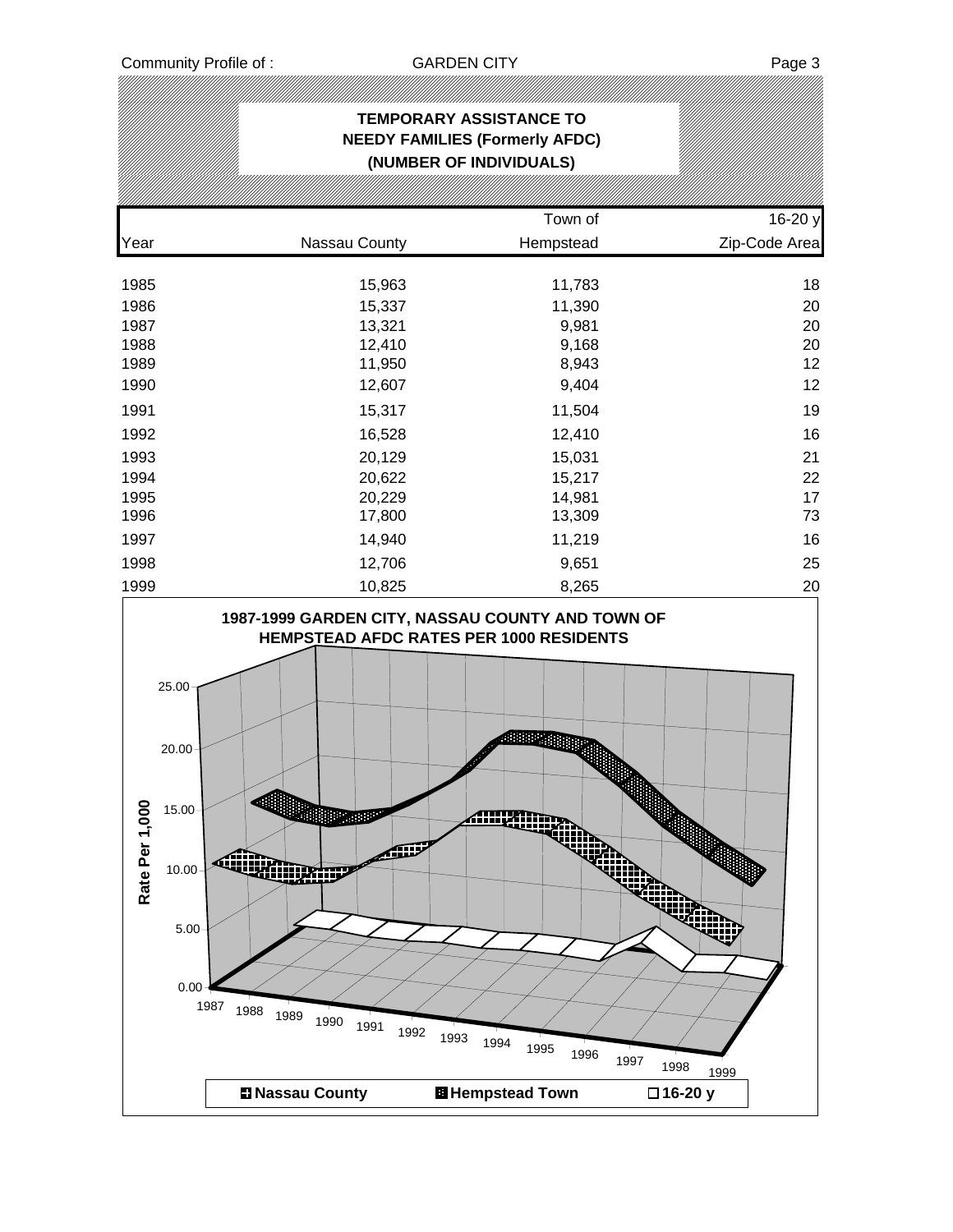#### **11530 ZIP-CODE AREA RESIDENT YOUTH OFFENSES**

|      |                | 7-15 Years Old     |                |                         |
|------|----------------|--------------------|----------------|-------------------------|
|      |                | <b>Station</b>     | Subjects of    |                         |
| Year | <b>Arrests</b> | <b>Adjustments</b> | Investigation  | <b>Totals</b>           |
| 1990 | 25             | 27                 | 1              | 54                      |
| 1991 | 3              | 24                 | $\overline{2}$ | 29                      |
| 1992 | 13             | 18                 | 5              | 36                      |
| 1993 | 11             | 16                 |                | 28                      |
| 1994 | 10             | 22                 | 8              | 40                      |
| 1995 | $\overline{7}$ | 22                 | 15             | 44                      |
| 1996 | 16             | 9                  | 10             | 35                      |
| 1997 | 5              | 8                  | 5              | 18                      |
|      |                |                    |                |                         |
|      |                | 16-20 Years Old    |                |                         |
|      |                | Subjects of        |                | <b>All Ages</b>         |
| Year | <b>Arrests</b> | Investigation      | <b>Totals</b>  | <b>Total Incidents*</b> |
| 1990 | 32             | 3                  | 35             | 90                      |
| 1991 | 33             | 9                  | 42             | 71                      |
| 1992 | 42             | 8                  | 50             | 86                      |
| 1993 | 31             | 13                 | 44             | 72                      |
| 1994 | 24             | 15                 | 39             | 79                      |
| 1995 | 59             | 11                 | 70             | 115                     |
| 1996 | 57             | 18                 | 75             | 110                     |



\* Total incidents include arrests, station adjustments and subjects of investigation for 1988 - 1995. Subjects were not available prior to 1988. Youth offense data does not include data on convictions following from some of these arrests.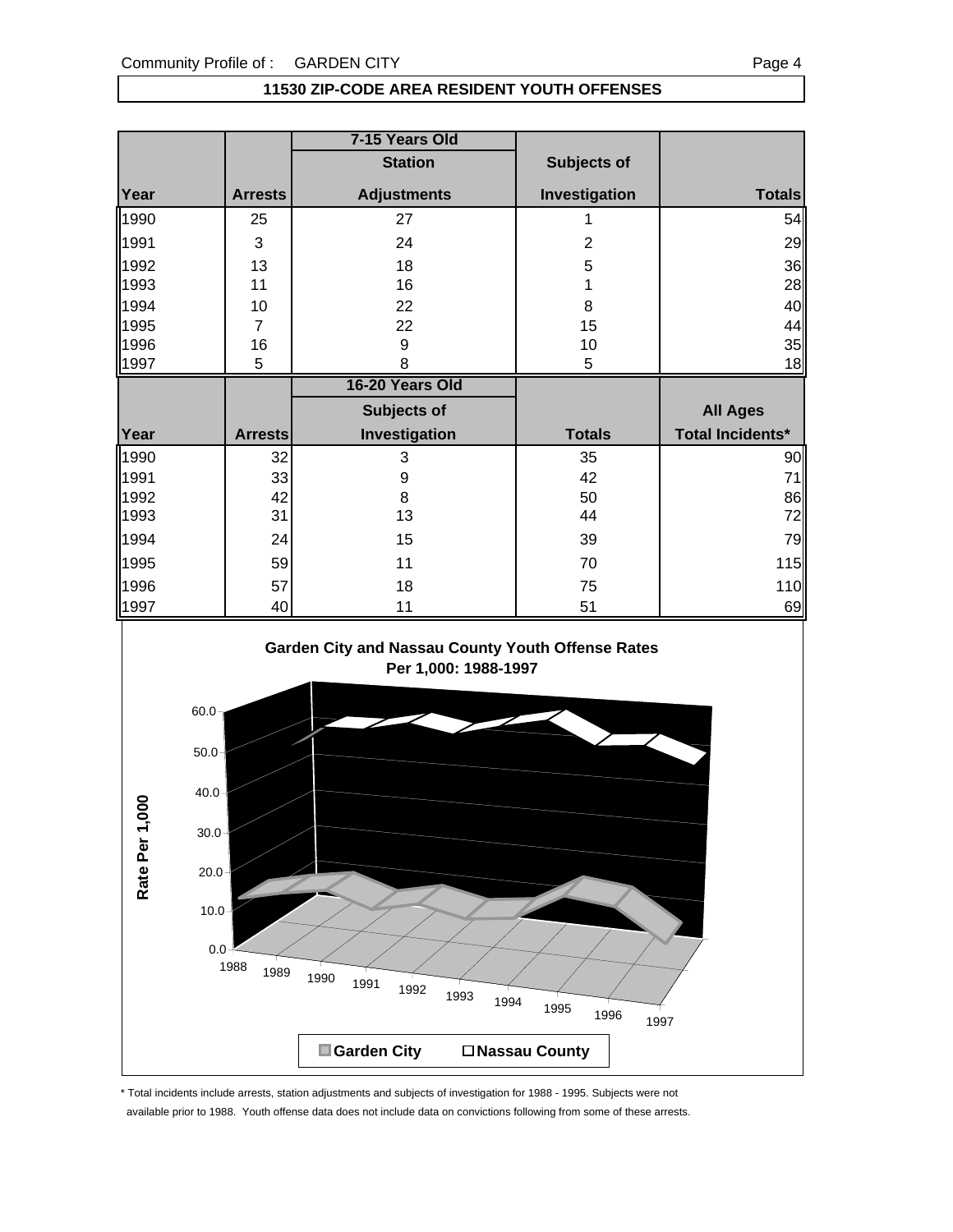Community Profile of : GARDEN CITY COMMUNITY Page 5

n City

|                  | 11530 ZIP-CODE AREA RESIDENT YOUTH OFFENSES |                                                                   |                                             |                       |              |                                   |              |              |  |
|------------------|---------------------------------------------|-------------------------------------------------------------------|---------------------------------------------|-----------------------|--------------|-----------------------------------|--------------|--------------|--|
|                  | Youth Offense Rate Per 1000 Resident Youth  |                                                                   |                                             |                       |              |                                   |              |              |  |
|                  |                                             |                                                                   | For Combined Offense Types and Total        |                       |              |                                   |              |              |  |
|                  |                                             |                                                                   |                                             |                       |              |                                   |              |              |  |
|                  | Drug &                                      | Violent &                                                         |                                             |                       |              | <b>Criminal</b>                   |              |              |  |
| Year             |                                             | Alcohol Threatening                                               | <b>Property</b>                             | <b>Status</b>         | <b>Theft</b> | <b>Nonconf</b>                    | <b>Other</b> | <b>Total</b> |  |
| 1990             | 2.3                                         | 2.4                                                               | 1.7                                         | 2.3                   | 5.4          | 1.5                               | 0.9          | 16.9         |  |
| 1991             | 1.1                                         | 1.7                                                               | 4.3                                         | 1.3                   | 3.2          | 0.9                               | 0.2          | 13.4         |  |
| 1992             | 0.9                                         | 3.4                                                               | 2.0                                         | 2.4                   | 5.8          | 0.6                               | 0.4          | 16.0         |  |
| 1993<br>1994     | 0.9<br>0.8                                  | 3.8<br>2.1                                                        | 2.1<br>1.3                                  | 2.8<br>3.7            | 3.4<br>4.6   | 0.0<br>0.4                        | 0.6<br>2.3   | 13.7<br>15.2 |  |
| 1995             | 2.3                                         | 4.0                                                               | 4.4                                         | 2.1                   | 5.9          | 1.7                               | 1.5          | 22.0         |  |
| 1996             | 1.7                                         | 3.4                                                               | 6.2                                         | 2.1                   | 5.1          | 0.6                               | 1.7          | 20.7         |  |
| 1997             | 3.5                                         | 2.1                                                               | 0.6                                         | 1.9                   | 2.9          | 0.2                               | 1.7          | 13.3         |  |
|                  |                                             |                                                                   |                                             | <b>Youth Offenses</b> |              |                                   |              |              |  |
|                  |                                             |                                                                   | <b>For Combined Offense Types and Total</b> |                       |              |                                   |              |              |  |
|                  | Drug &                                      | Violent &                                                         |                                             |                       |              | <b>Criminal</b>                   |              |              |  |
| Year             |                                             | Alcohol Threatening                                               | <b>Property</b>                             | <b>Status</b>         | <b>Theft</b> | <b>Nonconf</b>                    | <b>Other</b> | <b>Total</b> |  |
| 1990             | 12                                          | 13                                                                | 9                                           | 12                    | 29           | 8                                 | 5            | 90           |  |
| 1991             | 6                                           | 9                                                                 | 23                                          | $\overline{7}$        | 17           | 5                                 | 1            | 71           |  |
| 1992             | 5                                           | 18                                                                | 11                                          | 13                    | 31           | 3                                 | 2            | 86           |  |
| 1993             | 5                                           | 20                                                                | 11                                          | 15                    | 18           | 0                                 | 3            | 72           |  |
| 1994             | 4                                           | 11                                                                | $\overline{7}$                              | 19                    | 24           | $\overline{c}$                    | 12           | 79           |  |
| 1995             | 12                                          | 21                                                                | 23                                          | 11                    | 31           | 9                                 | 8            | 115          |  |
| 1996<br>1997     | $\boldsymbol{9}$<br>18                      | 18<br>11                                                          | 33<br>3                                     | 11<br>10              | 27<br>15     | 3                                 | 9<br>9       | 110<br>69    |  |
|                  |                                             |                                                                   |                                             |                       |              |                                   |              |              |  |
|                  |                                             | 1990-1997 Violent & Threatening, and Drug & Alcohol Youth Offense |                                             |                       |              |                                   |              |              |  |
| 16.0             |                                             |                                                                   | Rates in Garden City and Nassau County      |                       |              |                                   |              |              |  |
|                  |                                             |                                                                   |                                             |                       |              |                                   |              |              |  |
| 14.0             |                                             |                                                                   |                                             |                       |              |                                   |              |              |  |
| 12.0             |                                             |                                                                   |                                             |                       |              |                                   |              |              |  |
|                  |                                             |                                                                   |                                             |                       |              |                                   |              |              |  |
|                  |                                             |                                                                   |                                             |                       |              |                                   |              |              |  |
|                  |                                             |                                                                   |                                             |                       |              |                                   |              |              |  |
| Rate Per 1,000   |                                             |                                                                   |                                             |                       |              |                                   |              |              |  |
|                  |                                             |                                                                   |                                             |                       |              |                                   |              |              |  |
| 4.0              |                                             |                                                                   |                                             |                       |              |                                   |              |              |  |
| 2.0 <sup>2</sup> |                                             |                                                                   |                                             |                       |              |                                   |              |              |  |
|                  |                                             |                                                                   |                                             |                       |              |                                   |              |              |  |
| 0.0              | 1990                                        | 1992<br>1991                                                      | 1993                                        | 1994                  |              | 1995                              | 1996         | 1997         |  |
|                  |                                             | - <sup>∞</sup> Nassau County Alc/Drug /k                          |                                             |                       |              | -D-Nassau County Violent/Threat/k |              |              |  |
|                  |                                             | <b>-X-Garden City Alc/Drug/k</b>                                  |                                             |                       |              | - Garden City Violent/Threat/k    |              |              |  |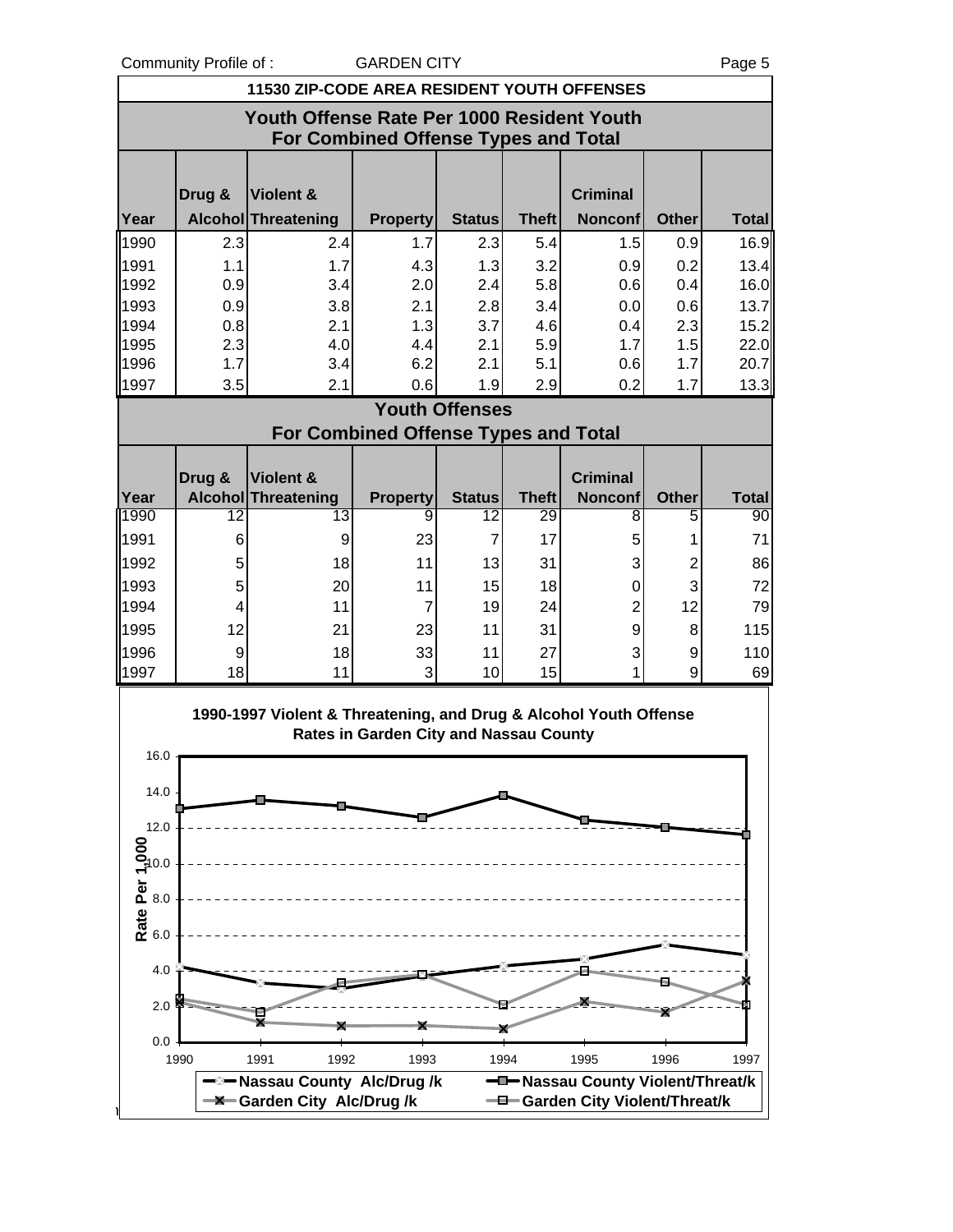

"Other" communities include Floral Pk, Elmont, Franklin Sq, Great Nk, Malverne, Valley Stream & Wantagh.

Each community comprises less than 3% of total Garden City resident youth offenses.



 "Other" communities include Bellmore, Bethpage, Pt Washington, East Meadow, Elmont, Williston Park, Franklin Sq, Glen Cove, Levittown, Inwood, Other NYS, Baldwin, East Rockaway, Glenwood Landing, Pt Lookout, Roslyn, Sea Cliff, Rockville Centre, Roslyn Heights, Massapequa, Hicksville and Woodmere. Each comprises less than 2% of all Garden City offenses.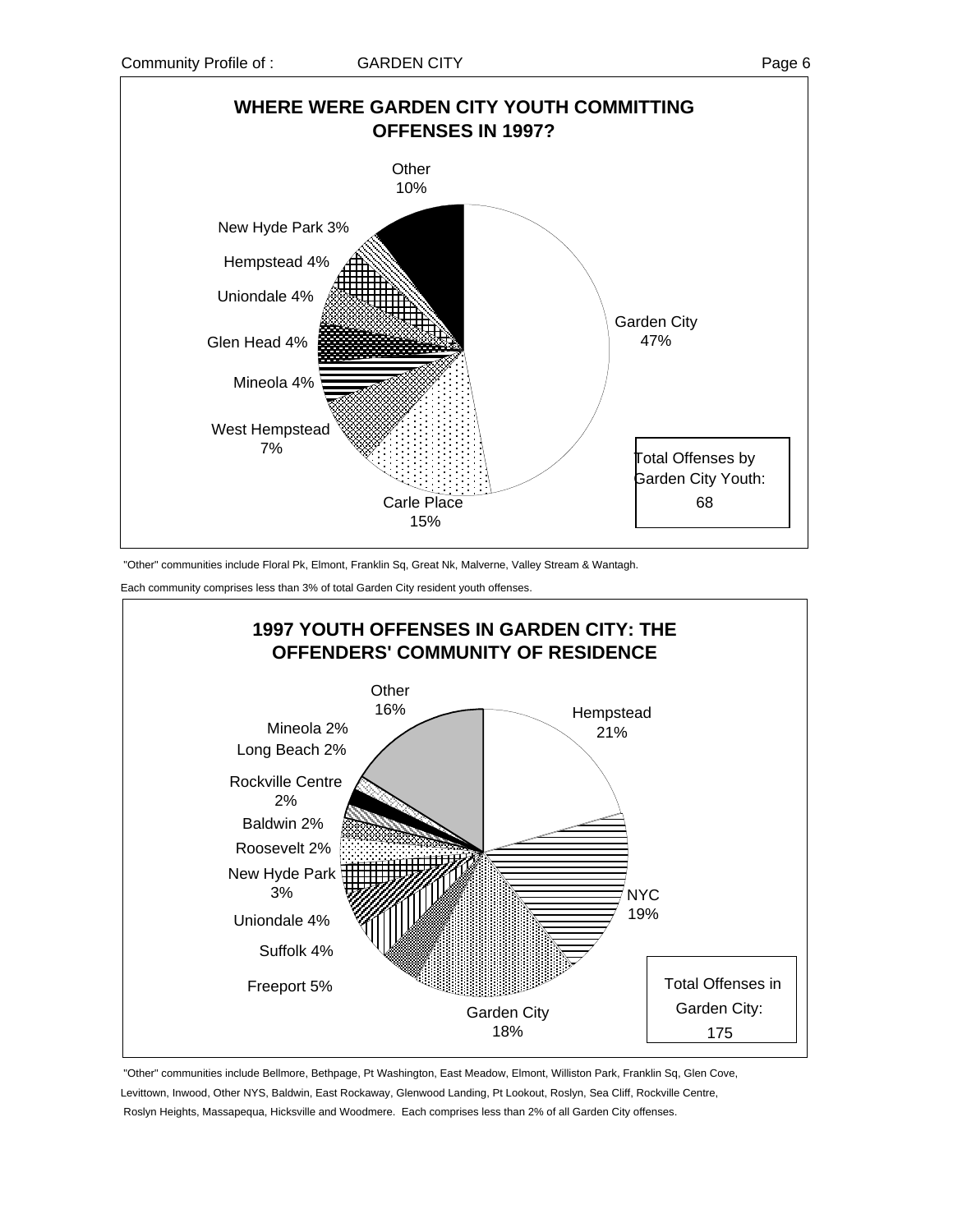|                      |                          |                         |                         |                |                |              |                          | 1991-97  |
|----------------------|--------------------------|-------------------------|-------------------------|----------------|----------------|--------------|--------------------------|----------|
|                      |                          |                         |                         |                |                |              |                          | Percent  |
| Age                  | 1991                     | 1992                    | 1993                    | 1994           | 1995           | 1996         | 1997                     | Change   |
| 10 Yr & Less         | $\overline{\phantom{0}}$ | $\overline{0}$          | $\overline{0}$          | 1              | $\overline{0}$ | $\Omega$     |                          |          |
| $\frac{0}{0}$        | 0.0%                     | 0.0%                    | 0.0%                    | 5.6%           | 0.0%           | 0.0%         | 11.1%                    |          |
| 11 to 12             | $\overline{\phantom{0}}$ | $\mathbf 0$             | $\overline{2}$          | $\mathbf{0}$   | $\Omega$       | $\Omega$     | $\Omega$                 |          |
| $\frac{0}{0}$        | 0.0%                     | 0.0%                    | 14.3%                   | 0.0%           | 0.0%           | 0.0%         | 0.0%                     |          |
| $\overline{13}$      | $\Omega$                 | $\mathbf{1}$            | 2                       | $\overline{2}$ | $\mathbf{0}$   | $\Omega$     | $\overline{2}$           |          |
| $\%$                 | 0.0%                     | 8.3%                    | 14.3%                   | 11.1%          | 0.0%           | 0.0%         | 22.2%                    |          |
| 14                   | $\overline{2}$           | 5                       | $\mathbf{1}$            | $\Omega$       | $\overline{2}$ | $\Omega$     | $\mathbf{1}$             |          |
| $\frac{0}{0}$        | 33.3%                    | 41.7%                   | 7.1%                    | 0.0%           | 18.2%          | 0.0%         | 11.1%                    |          |
| 15                   | $\overline{3}$           | 4                       | $\overline{\mathbf{4}}$ | 9              | $\overline{4}$ | 4            | 2                        | $-33.3%$ |
| %                    | 50.0%                    | 33.3%                   | 28.6%                   | 50.0%          | 36.4%          | 36.4%        | 22.2%                    |          |
| 16                   | $\overline{\phantom{a}}$ | $\overline{\mathbf{c}}$ | $\overline{5}$          | 3              | $\overline{1}$ | 5            | $\overline{\phantom{0}}$ |          |
| $\%$                 | 16.7%                    | 16.7%                   | 35.7%                   | 16.7%          | 9.1%           | 45.5%        | 22.2%                    |          |
| 17 <sub>1</sub>      | $\Omega$                 | $\Omega$                | $\overline{0}$          | 2              | 4              | 1            | 1                        |          |
| $\%$                 | 0.0%                     | 0.0%                    | 0.0%                    | 11.1%          | 36.4%          | 9.1%         | 11.1%                    |          |
| 18                   | $\overline{0}$           | $\Omega$                | $\Omega$                | $\mathbf{1}$   | $\Omega$       | $\mathbf{1}$ | $\Omega$                 |          |
| $\frac{0}{0}$        | 0.0%                     | 0.0%                    | 0.0%                    | 5.6%           | $0.0\%$        | 9.1%         | 0.0%                     |          |
| 19 to 20             | $\Omega$                 | $\mathbf 0$             | $\mathbf 0$             | $\mathbf 0$    | $\mathbf{0}$   | $\Omega$     | $\overline{0}$           |          |
| %                    | 0.0%                     | 0.0%                    | 0.0%                    | 0.0%           | 0.0%           | 0.0%         | 0.0%                     |          |
| <b>Garden City</b>   |                          |                         |                         |                |                |              |                          |          |
| <b>Total</b>         | 6                        | 12                      | 14                      | 18             | 11             | 11           | 9                        | 50.0%    |
| Rate Per 1,000       | 1.1                      | 2.0                     | 2.3                     | 2.9            | 1.8            | 1.7          | 1.4                      | 33.2%    |
| <b>Nassau County</b> |                          |                         |                         |                |                |              |                          |          |
| Rate Per 1,000       | 5.19                     | 6.63                    | 8.98                    | 8.68           | 7.52           | 7.23         | 7.30                     | 40.5%    |

#### **Resident Garden City Runaway and Homeless Youth by Age Group**

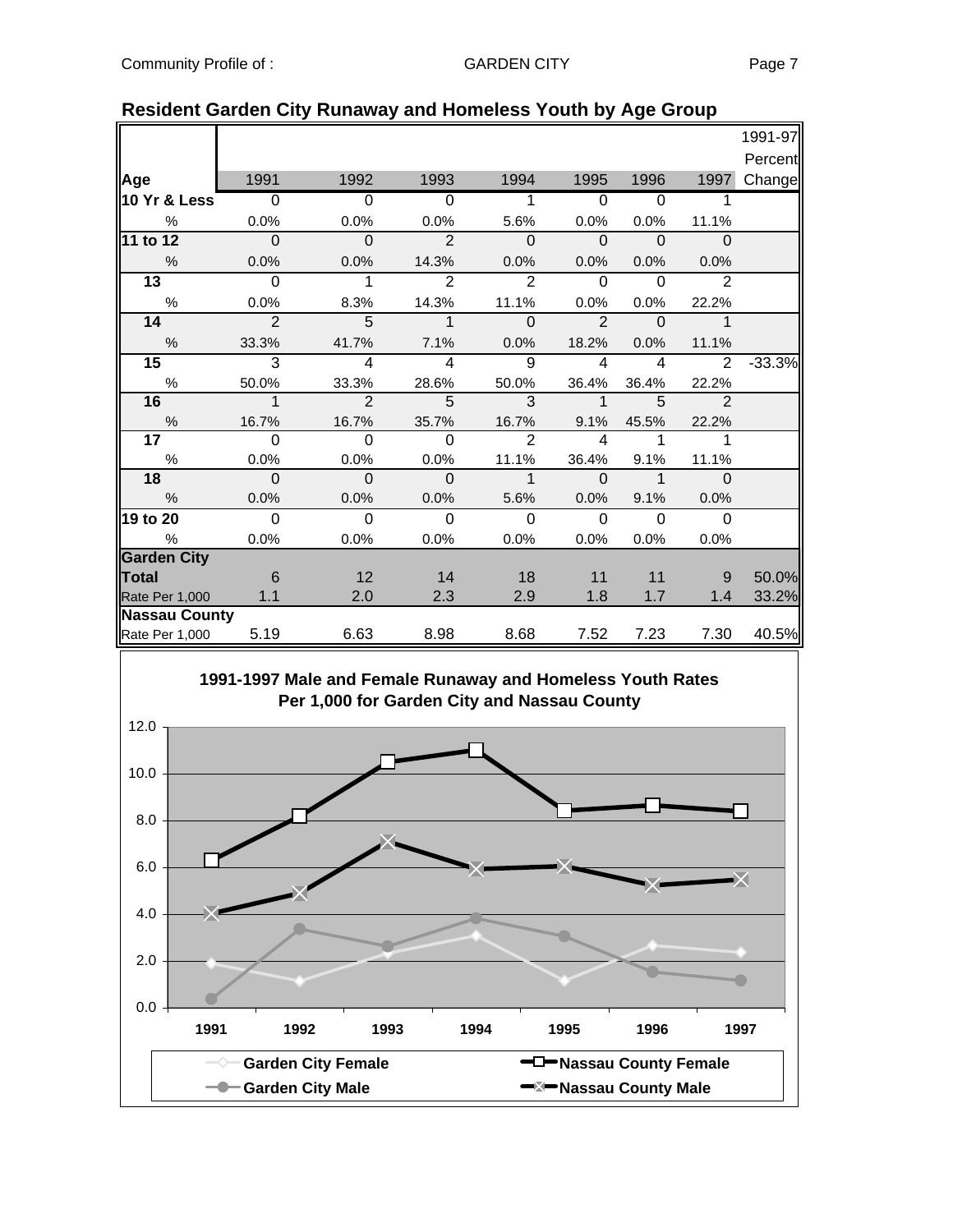Community Profile of : GARDEN CITY Fage 8

### **PUBLIC SCHOOL ENROLLMENT IN GARDEN CITY UFSD**

|      | European         | African  |          | Asian    | <b>Native</b>                                         |               |       |
|------|------------------|----------|----------|----------|-------------------------------------------------------|---------------|-------|
| Year | American         | American | Latino   | American | American                                              | Total         |       |
|      |                  |          |          |          |                                                       |               |       |
| 1987 | 2,946            | 9        | 30       | 87       | 0                                                     | 3,072         |       |
| 1988 | 2,880            | 16       | 32       | 98       | 0                                                     | 3,026         |       |
| 1989 | 2,808            | 10       | 34       | 101      | 0                                                     | 2,953         |       |
| 1990 | 2,724            | 15       | 30       | 106      | 0                                                     | 2,875         |       |
| 1991 | 2,755            | 14       | 31       | 107      | 0                                                     | 2,907         |       |
| 1992 | 2,780            | 12       | 40       | 104      | 0                                                     | 2,936         |       |
| 1993 | 2,783            | 10       | 45       | 139      | 0                                                     | 2,977         |       |
| 1994 | 2,888            | 16       | 32       | 108      | 0                                                     | 3,044         |       |
| 1995 | 2,981            | 21       | 43       | 113      | 0                                                     | 3,158         |       |
| 1996 | 3,048            | 13       | 38       | 99       | 0                                                     | 3,198         |       |
| 1997 | 3,156            | 12       | 33       | 122      | 0                                                     | 3,323         |       |
| 1998 | 3,273            | 9        | 45       | 116      | 1                                                     | 3,444         |       |
| 1999 | 3,411            | 16       | 39       | 121      | 0                                                     | 3,587         |       |
|      |                  |          |          |          | Net Change in School Enrollment Between 1987 and 1999 |               |       |
|      |                  | European | African  |          | Asian                                                 | <b>Native</b> |       |
|      | 1987-99          | American | American | Latino   | American                                              | American      | Total |
|      | Change in Number | 465      | 7        | 9        | 34                                                    | 0             | 515   |

| Net Change in School Enrollment Between 1993 and 1999 |         |          |          |        |          |               |              |
|-------------------------------------------------------|---------|----------|----------|--------|----------|---------------|--------------|
|                                                       |         | European | African  |        | Asian    | <b>Native</b> |              |
|                                                       | 1993-99 | American | American | Latino | American | American      | <b>Total</b> |
| Change in Number                                      |         | 628      |          | -6     | -18      |               | 610          |
| Change as Percent                                     |         | 23%      | 60%      | $-13%$ | $-13%$   |               | 20%          |

Change as Percent 16% 78% 30% 39% 17%



\* The Native American percent increase is omitted from this chart because enrollment changes that begin or end with 10 or fewer students distort comparisons among the various enthic groups.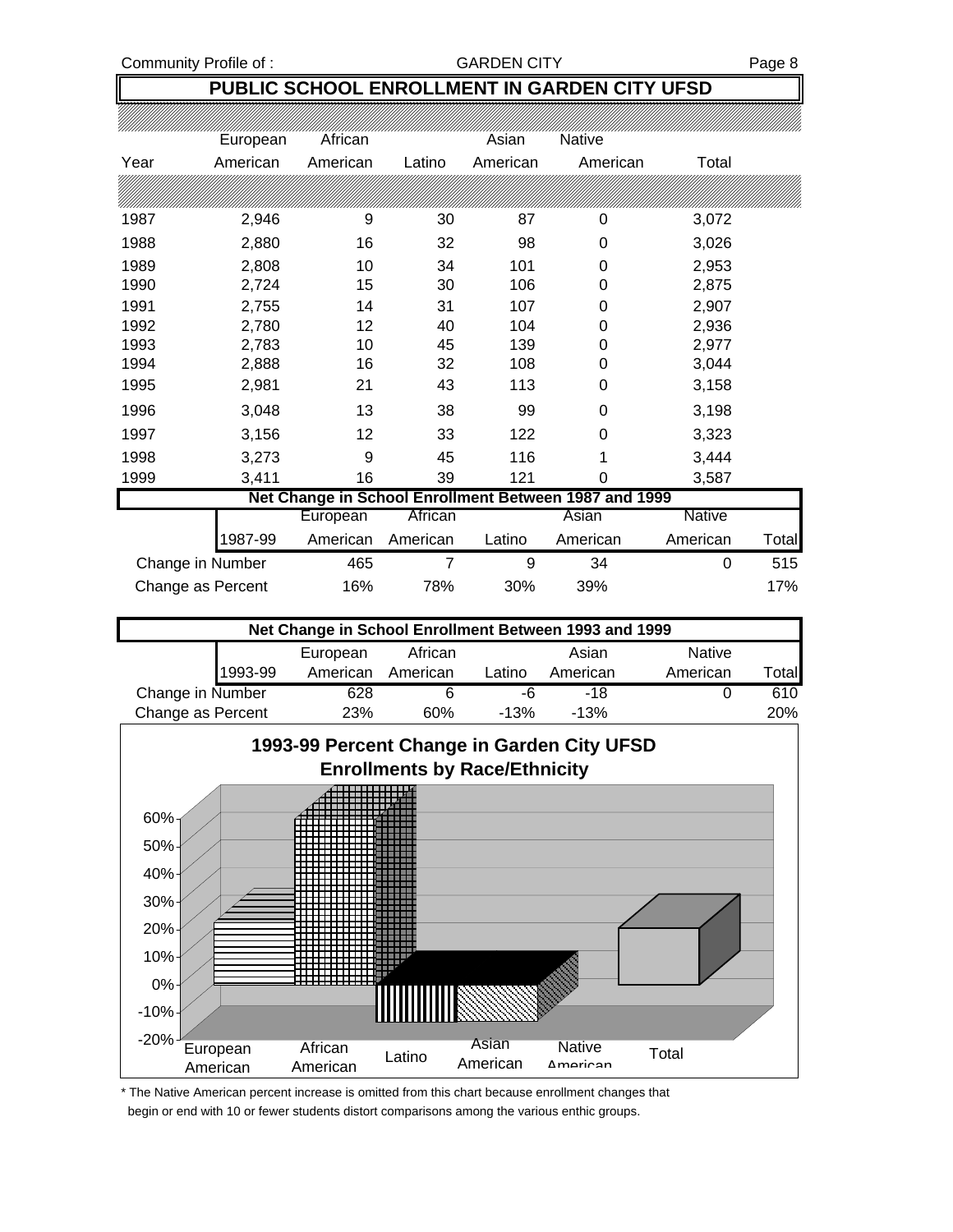#### Community Profile of : GARDEN CITY GARDEN CITY

#### **REPORTED LIMITED ENGLISH PROFICIENT ENGLISH LANGUAGE LEARNERS (LEP/ELLs) IN GARDEN CITY UFSD\***

| Reported Number and Percent of LEP/ELL Students in Garden City UFSD,<br><b>Hempstead Town and Nassau County</b> |               |                         |                          |                         |                      |                         |  |  |  |
|-----------------------------------------------------------------------------------------------------------------|---------------|-------------------------|--------------------------|-------------------------|----------------------|-------------------------|--|--|--|
|                                                                                                                 |               | <b>Garden City UFSD</b> | <b>Town of Hempstead</b> |                         | <b>Nassau County</b> |                         |  |  |  |
| Year                                                                                                            | <b>Number</b> | <b>Percent of</b>       | <b>Number</b>            | Percent of              | <b>Number</b>        | Percent of              |  |  |  |
|                                                                                                                 |               | <b>Total Enrollment</b> |                          | <b>Total Enrollment</b> |                      | <b>Total Enrollment</b> |  |  |  |
| 1992                                                                                                            | 33            | 1.1%                    | 3,240                    | 3.2%                    | 6,044                | 3.5%                    |  |  |  |
| 1993                                                                                                            | 22            | 0.7%                    | 3,875                    | 3.7%                    | 6,963                | 4.0%                    |  |  |  |
| 1994                                                                                                            | 27            | 0.9%                    | 4,271                    | 4.1%                    | 7,492                | 4.2%                    |  |  |  |
| 1995                                                                                                            | 32            | 1.0%                    | 4,674                    | 4.3%                    | 7,823                | 4.3%                    |  |  |  |
| 1996                                                                                                            | 46            | 1.4%                    | 4,847                    | 4.4%                    | 8,276                | 4.5%                    |  |  |  |
| 1997                                                                                                            | 39            | 1.2%                    | 5,532                    | 4.9%                    | 9,219                | 4.9%                    |  |  |  |
| 1998                                                                                                            | 38            | 1.1%                    | 5,878                    | 5.1%                    | 9,353                | 4.8%                    |  |  |  |
| 1999                                                                                                            | 32            | 0.9%                    | 6,134                    | 5.2%                    | 10,077               | 5.1%                    |  |  |  |
| 1999 Total                                                                                                      |               |                         |                          |                         |                      |                         |  |  |  |
| <b>Enrollment</b>                                                                                               | 3,587         |                         | 117,036                  |                         | 195,804              |                         |  |  |  |
| 1992 - 1999<br>% Change                                                                                         | $-3.0%$       |                         | 89.3%                    |                         | 66.7%                |                         |  |  |  |

\* In the 1998-1999 school year, there were 77 different languages spoken by students enrolled

in Nassau County public schools.



\*\* The annual number of reported LEP/ELLs enrollment is based upon the number of Limited English Proficient English Language Learners in the local district as reported on the State Education Department/ The University of the State of New York, Commissioners Regulations Part 154 Application.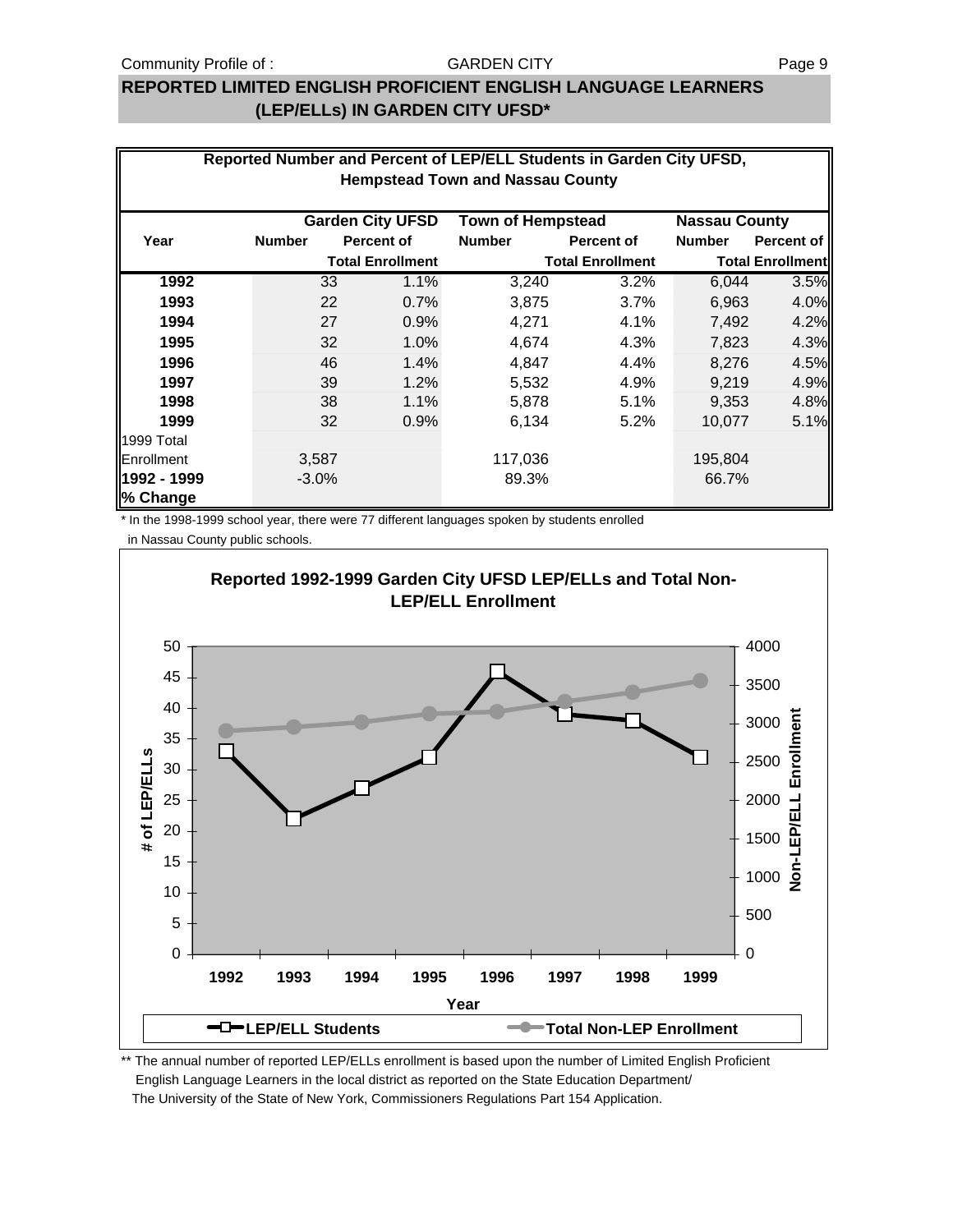Community Profile of : GARDEN CITY **COMMUNISTS** Page 10

 **Dropout Percents in Garden City UFSD, Town of Hempstead, & Nassau County**

|      | DROPOUT NUMBERS & PERCENTS OF HIGH SCHOOL ENROLLMENT* |                       |          |                  |          |          |  |  |  |  |  |
|------|-------------------------------------------------------|-----------------------|----------|------------------|----------|----------|--|--|--|--|--|
| Year |                                                       | District-# District-% | Town-#** | $\frac{9}{6}$ ** | County-# | <u>%</u> |  |  |  |  |  |
|      |                                                       |                       |          |                  |          |          |  |  |  |  |  |
| 1987 | 1                                                     | 0.1                   | 898      | 2.4              | 1284     | 2.0      |  |  |  |  |  |
| 1988 | 6                                                     | 0.5                   | 759      | 2.2              | 1177     | 2.0      |  |  |  |  |  |
| 1989 |                                                       | 0.7                   | 654      | 2.0              | 932      | 1.7      |  |  |  |  |  |
| 1990 | 4                                                     | 0.4                   | 546      | 1.8              | 759      | 1.4      |  |  |  |  |  |
| 1991 |                                                       | 0.1                   | 432      | 1.4              | 613      | 1.2      |  |  |  |  |  |
| 1992 | 3                                                     | 0.3                   | 483      | 1.6              | 654      | 1.2      |  |  |  |  |  |
| 1993 | 4                                                     | 0.4                   | 484      | 1.6              | 630      | 1.2      |  |  |  |  |  |
| 1994 |                                                       | 0.1                   | 533      | 1.7              | 724      | 1.4      |  |  |  |  |  |
| 1995 | 2                                                     | 0.2                   | 395      | 1.3              | 531      | 1.0      |  |  |  |  |  |
| 1996 | 1                                                     | 0.1                   | 337      | 1.1              | 477      | 0.9      |  |  |  |  |  |
| 1997 | 1                                                     | 0.1                   | 358      | 1.1              | 479      | 0.9      |  |  |  |  |  |
| 1998 |                                                       | 0.1                   | 330      | 1.0              | 489      | 0.9      |  |  |  |  |  |

\*Dropout Rate = Dropouts divided by 9-12 grade enrollment including ungraded secondary enrollment. A dropout

is defined as any pupil who left school prior to graduation & did not enter another school or program leading to a GED.



\*\*Town data based on a weighted average of communities which are fully or partially located within town boundaries.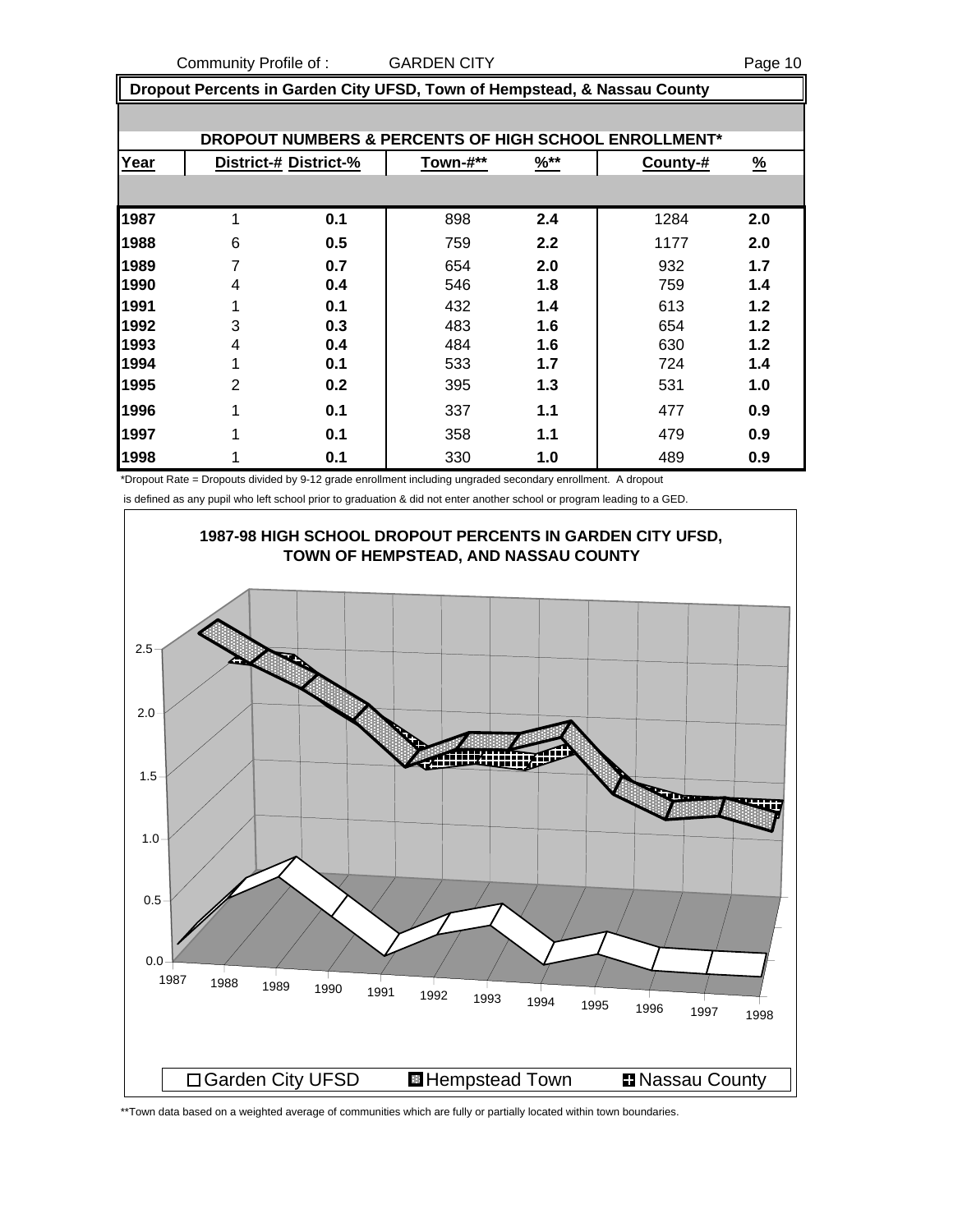| Nassau County and New York State* |                    |           |               |                      |               |                       |  |  |  |  |
|-----------------------------------|--------------------|-----------|---------------|----------------------|---------------|-----------------------|--|--|--|--|
|                                   | <b>Garden City</b> |           |               | <b>Nassau County</b> |               | <b>New York State</b> |  |  |  |  |
|                                   |                    | Fertility |               | Fertility            |               | Fertility             |  |  |  |  |
| Year                              | Births**           | Rate      | <b>Births</b> | Rate                 | <b>Births</b> | Rate                  |  |  |  |  |
| 1982                              | 209                | 31.4      | 14,342        | 49.0                 | 246,889       | 59.6                  |  |  |  |  |
| 1983                              | 210                | 32.0      | 14,541        | 49.8                 | 248,222       | 59.6                  |  |  |  |  |
| 1984                              | 205                | 31.6      | 14,758        | 50.6                 | 250,436       | 59.9                  |  |  |  |  |
| 1985                              | 205                | 32.0      | 15,247        | 52.3                 | 258,826       | 61.6                  |  |  |  |  |
| 1986                              | 200                | 31.6      | 15,567        | 53.5                 | 263,045       | 62.3                  |  |  |  |  |
| 1987                              | 199                | 31.8      | 16,504        | 56.8                 | 271,355       | 64.0                  |  |  |  |  |
| 1988                              | 215                | 34.8      | 17,072        | 58.8                 | 279,976       | 65.8                  |  |  |  |  |
| 1989                              | 231                | 37.7      | 17,700        | 61.1                 | 290,528       | 67.9                  |  |  |  |  |
| 1990                              | 231                | 38.1      | 18,180        | 62.8                 | 297,468       | 69.3                  |  |  |  |  |
| 1991                              | 245                | 39.8      | 17,864        | 62.2                 | 292,523       | 68.1                  |  |  |  |  |
| 1992                              | 251                | 40.2      | 18,065        | 63.3                 | 287,531       | 67.2                  |  |  |  |  |
| 1993                              | 268                | 42.1      | 17,931        | 63.2                 | 282,377       | 66.3                  |  |  |  |  |
| 1994                              | 266                | 41.2      | 17,903        | 64.6                 | 277,945       | 65.6                  |  |  |  |  |
| 1995                              | 264                | 40.7      | 18,084        | 66.0                 | 271,042       | 64.3                  |  |  |  |  |
| 1996                              | 284                | 43.2      | 17,722        | 63.8                 | 263,611       | 63.0                  |  |  |  |  |
| 1997                              | 318                | 47.9      | 17,100        | 62.0                 | 256,976       | 61.8                  |  |  |  |  |

# 1982-97 Total Births and Fertility Rates For Garden City 11530



\* Fertility rate based on live births per 1,000 female population 15-44. Data for 1990-97 reflect zip code boundaries. Data for prior years reflect the local community as comprised by census tracts. \*\* The number of births in the Garden City area is a three year "running" average for all years. Source: Nassau County & New York State Departments of Health.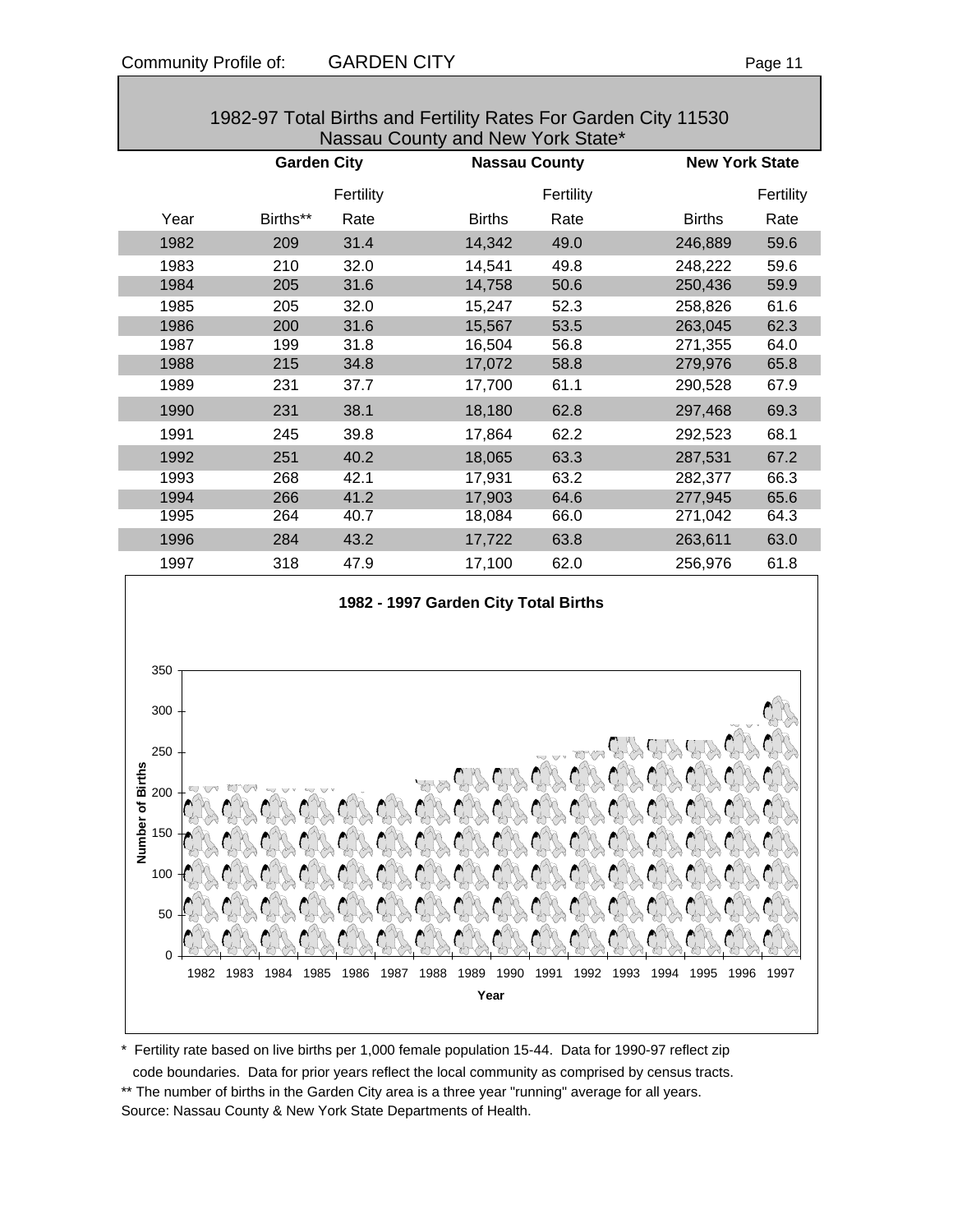| 1984-97 Births To Teen Mothers and Fertility Rates         |
|------------------------------------------------------------|
| For Garden City 11530*, Nassau County and New York State** |

|      | <b>Garden City</b> |           |               | <b>Nassau County</b> |               | <b>New York State</b> |  |
|------|--------------------|-----------|---------------|----------------------|---------------|-----------------------|--|
|      | Teen               | Fertility | Teen          | Fertility            | Teen          | Fertility             |  |
| Year | Births***          | Rate      | <b>Births</b> | Rate                 | <b>Births</b> | Rate                  |  |
| 1984 | $\overline{2}$     | 1.5       | 668           | 12.2                 | 25,658        | 35.7                  |  |
| 1985 | $\overline{2}$     | 1.6       | 711           | 13.4                 | 25,470        | 36.4                  |  |
| 1986 | $\mathbf 1$        | 0.5       | 685           | 13.4                 | 25,134        | 37.0                  |  |
| 1987 |                    | 0.8       | 677           | 13.8                 | 25,080        | 38.0                  |  |
| 1988 | $\mathbf{1}$       | 0.8       | 663           | 14.1                 | 25,861        | 40.3                  |  |
| 1989 |                    | 0.6       | 679           | 15.0                 | 26,593        | 42.7                  |  |
| 1990 |                    | 0.6       | 674           | 15.6                 | 26,553        | 44.0                  |  |
| 1991 | 0                  | 0.3       | 672           | 16.0                 | 26,216        | 44.1                  |  |
| 1992 | 1                  | 0.6       | 629           | 15.1                 | 25,330        | 43.4                  |  |
| 1993 |                    | 1.2       | 700           | 18.4                 | 25,515        | 44.3                  |  |
| 1994 | $\overline{4}$     | 3.6       | 682           | 18.2                 | 25,852        | 45.3                  |  |
| 1995 | 4                  | 3.7       | 668           | 18.0                 | 24,805        | 43.6                  |  |
| 1996 | $\overline{4}$     | 3.6       | 637           | 15.8                 | 23,864        | 41.8                  |  |
| 1997 |                    | 1.0       | 561           | 13.9                 | 22,185        | 38.5                  |  |

\*\*\* In some of the year above, a teen fertility rate is greater than 0 when teen births are 0. This is possible because teen births are presented as a 3 year average and the actual teen birth number is between 0 and .5



\* The number of birth to teen mothers in the Garden City area is a three year "running" average for all years.

\*\* Fertility rate based on live births per 1,000 female population 15-19. Data for 1990-97 reflect zip code boundaries. Data for prior years reflect the local community as comprised by census tracts. Source: Nassau County & New York State Departments of Health.